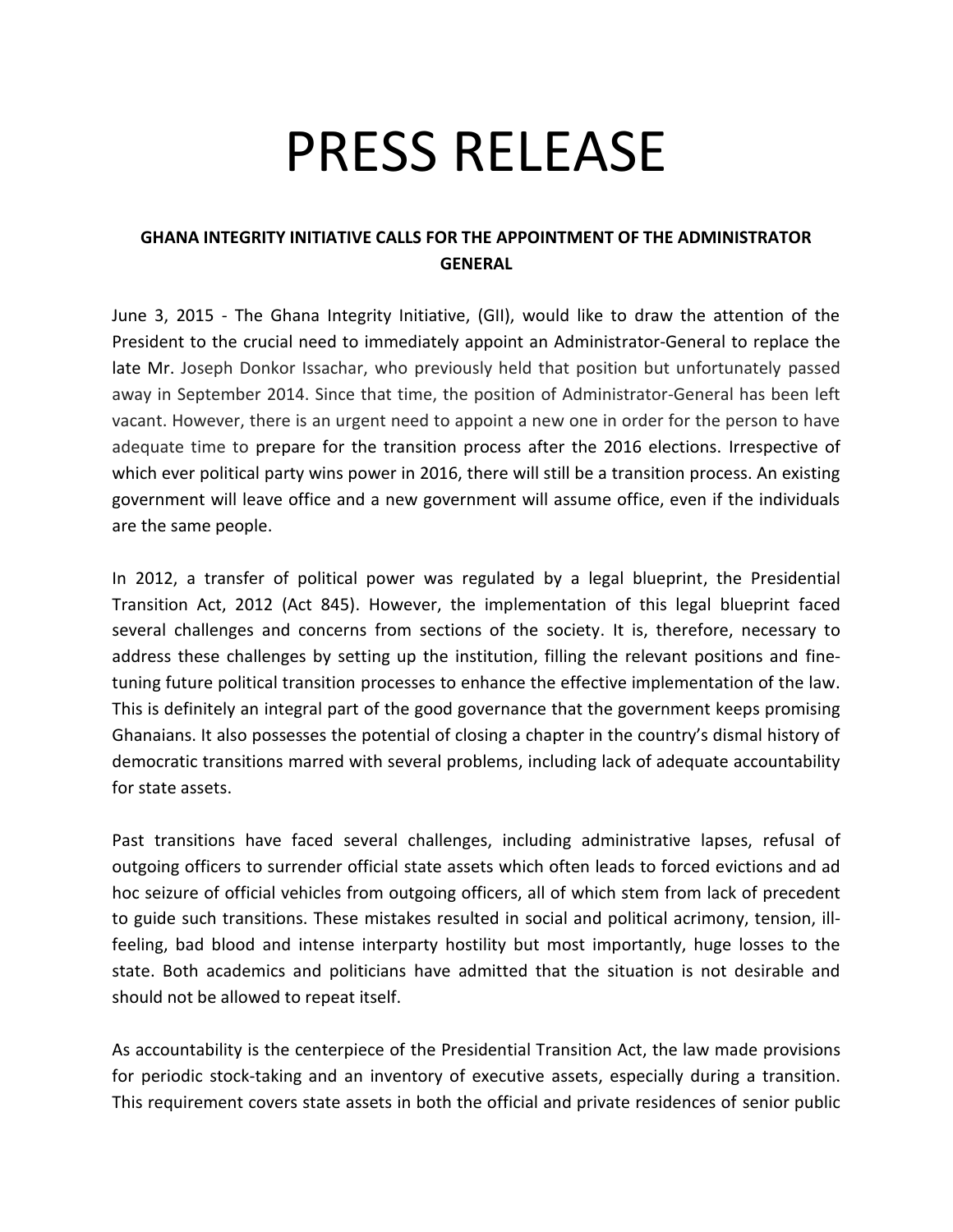officers, including the President, Vice President and Ministers of State. The Act provides for the submission of handing-over notes covering a broad range of public offices to the Administrator-General not later than 30 days before a Presidential election. This provision was aimed at ensuring good record-keeping so as to provide the new leadership in key government institutions with essential background knowledge to undertake their functions.

The Administrator-General is the Head of the Estates Unit, which, according to its statutory mandate is to:

a). take and keep an inventory of the assets and properties of the Government which are assets and properties not vested in the Lands Commission established under Article 258 of the Constitution;

b). Ensure that assets and properties of the Government are maintained in good condition and tenantable repair; and

c). Ensure that where relevant, the assets and properties of the Government are transferred in good condition and tenantable repair.

Most important of all, the Administrator-General is required to make recommendations to the President in accordance with provisions in the Constitution, for budgetary allocations required in a transition for passing the reins of power from one government to the next one.

However, the Presidential Transitional Act does not empower the Administrator-General to deal with possible breaches, for example, how to deal with public officers who fail to surrender state assets after leaving office, or have damaged or lost state assets. Therefore, the need still remains to address this loophole in the law in order to strengthen the office of the Administrator-General to carry out the statutory duties conferred on that office.

In compliance with the law, the President, His Excellency John Dramani Mahama, appointed Mr. Joseph Donkor Issachar as the Administrator-General of the Presidential Estates Unit. Unfortunately, Issachar passed away in September, 2014, and his position has not yet been filled by anyone. This is unfortunate and a contravention of Act 845. It appears to be a routine attitude by this government and previous ones as well, whenever it comes to filling vacancies in accountability institutions. Key accountability positions are often left vacant for unnecessarily long periods and/or held by Acting Heads. There is always either Executive amnesia that the post needs to be filled or lack of political will to provide a replacement; such dithering damages accountability eventually. GII, therefore, calls for a proactive action from the Executive and the appointment of Mr. Issachar's replacement.